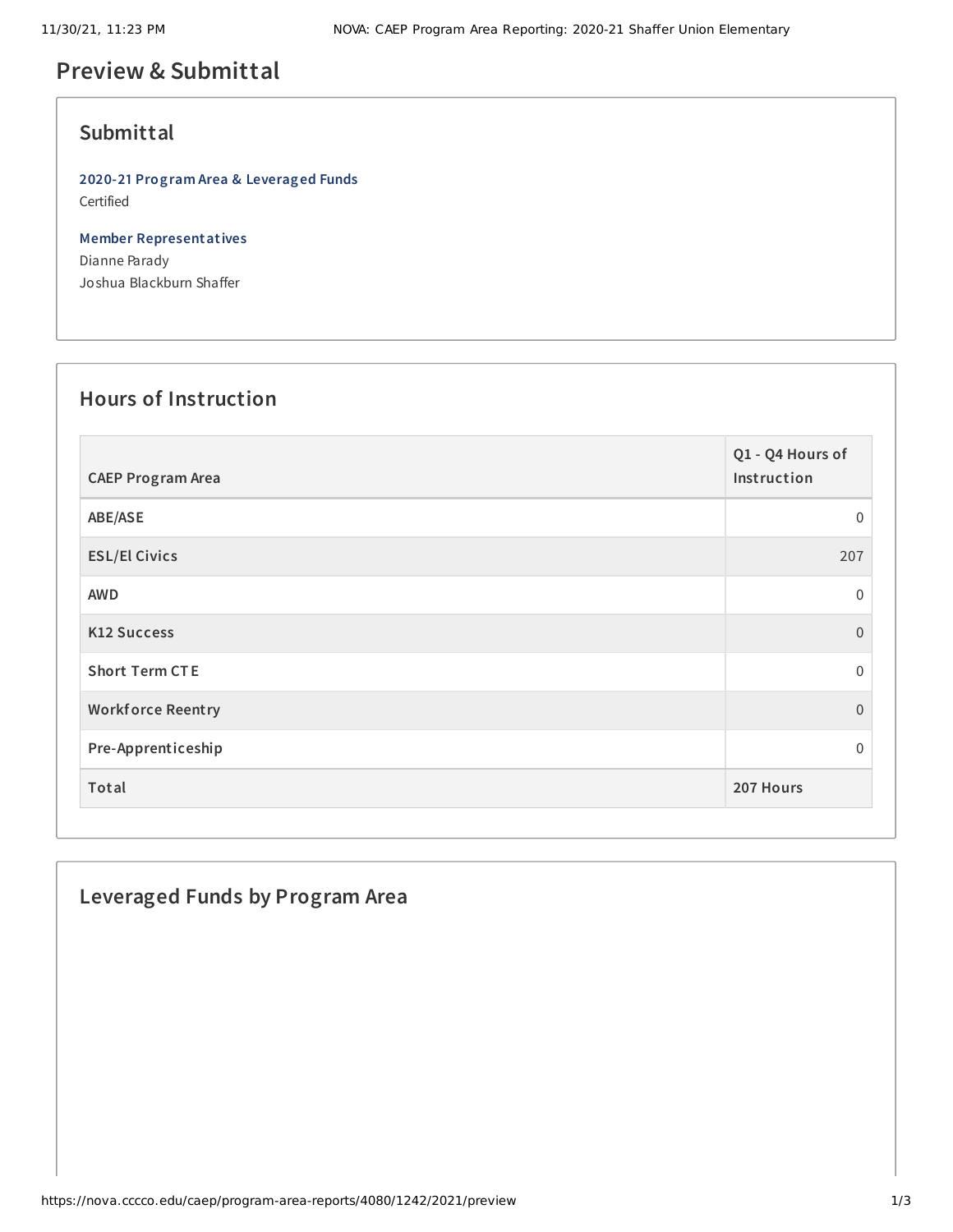| <b>Fund</b>                                  | ABE/ASE | ESL/El<br>Civics | <b>AWD</b> | K12<br><b>Success</b> | Short<br>Term<br><b>CTE</b> | Workforce<br>Reentry | Pre-<br>Apprenticeship | Totals   |
|----------------------------------------------|---------|------------------|------------|-----------------------|-----------------------------|----------------------|------------------------|----------|
| California Adult<br><b>Education Program</b> | \$0\$   | \$39,606         | \$0        | \$0                   | \$0                         | \$0                  | \$0                    | \$39,606 |
| <b>CalWORKs</b>                              | \$0\$   | \$0              | \$0        | \$0                   | \$0                         | \$0                  | \$0                    | \$0      |
| NonCredit                                    | \$0     | \$0              | \$0        | \$0                   | \$0                         | \$0                  | \$0                    | \$0      |
| <b>Perkins</b>                               | \$0     | \$0              | \$0        | \$0                   | \$0                         | \$0                  | \$0                    | \$0      |
| <b>LCFF</b>                                  | \$0\$   | \$0              | \$0        | \$0                   | \$0                         | \$0                  | \$0                    | \$0      |
| Fees                                         | \$0     | \$0              | \$0        | \$0                   | \$0                         | \$0                  | \$0                    | \$0      |
| K12 Adult Ed Jail<br><b>Funds</b>            | \$0     | \$0              | \$0        | \$0                   | \$0                         | \$0                  | \$0                    | \$0      |
| <b>WIOA II</b>                               | \$0     | \$0              | \$0        | \$0                   | \$0                         | \$0                  | \$0                    | \$0      |
| <b>Contracted Services</b>                   | \$0\$   | \$0\$            | \$0        | \$0                   | \$0                         | \$0                  | \$0                    | \$0      |
| <b>Totals</b>                                | \$0     | \$39,606         | \$0        | \$0                   | \$0                         | \$0                  | \$0                    | \$39,606 |

## **Certification**

**25 Lassen-Modoc Adult Education Consortium - Primary Contact**

**Carol Growdon** [cgrowdon@lassencollege.edu](mailto:cgrowdon@lassencollege.edu)

**Mitch Rosin** [mitch.rosin2@gmail.com](mailto:mitch.rosin2@gmail.com)

Appro ved by Mitch Ro sin

**11/30/2021 03:22 PM PST**